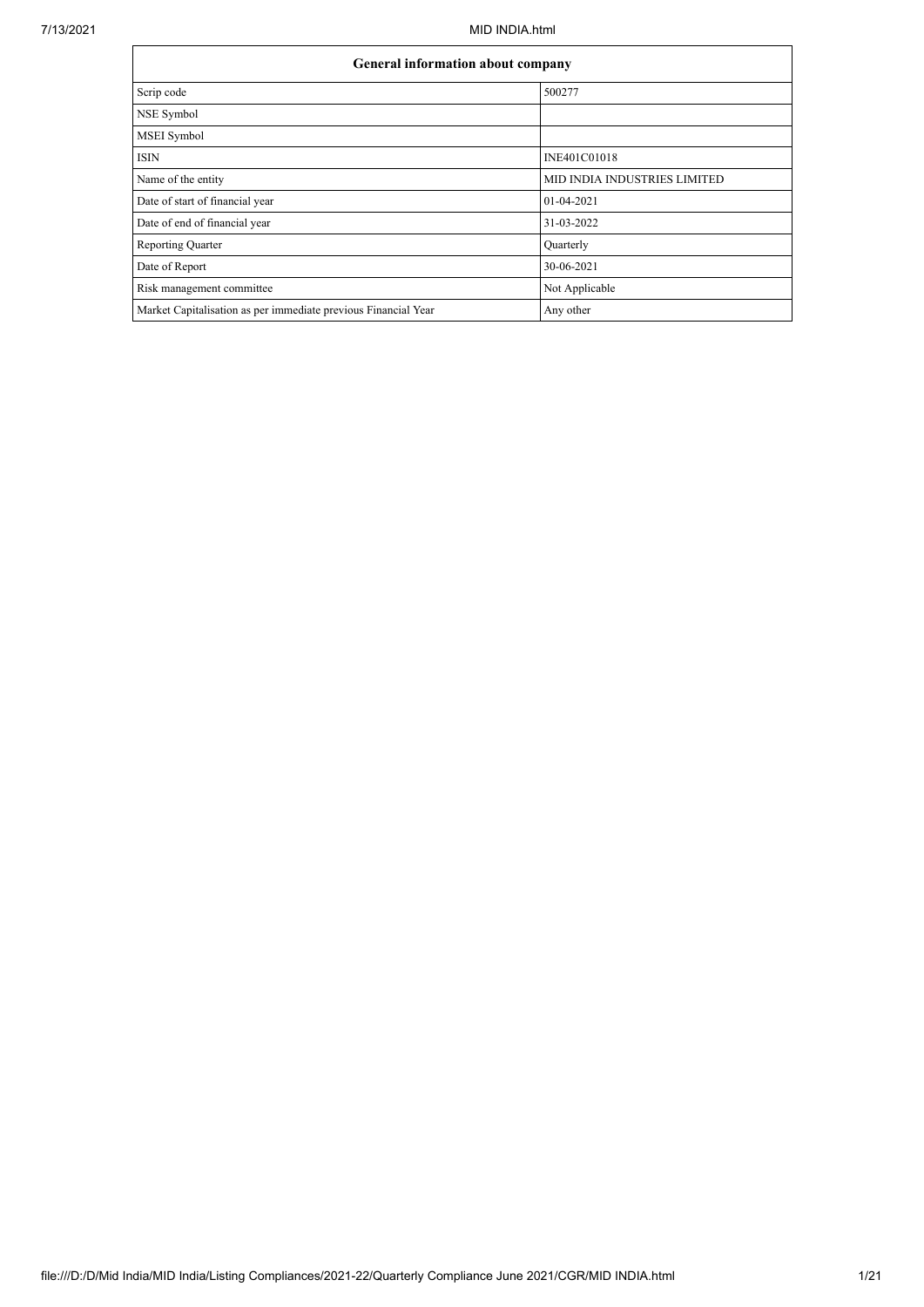## **Annexure I**

## **Annexure I to be submitted by listed entity on quarterly basis**

## **I. Composition of Board of Directors**

|                             |            | Disclosure of notes on composition of board of directors explanatory<br>Wether the listed entity has a Regular Chairperson No<br>Whether Chairperson is related to MD or CEO |                                                |                               |                                 |                          |                                                                                                      |                                             | Textual Information(1)                   |                            |                      |                                            |                                                                                                                                                |                                                                                                                                                                   |                                                                                                                                                                          |                                                                                                                                                                                                         |
|-----------------------------|------------|------------------------------------------------------------------------------------------------------------------------------------------------------------------------------|------------------------------------------------|-------------------------------|---------------------------------|--------------------------|------------------------------------------------------------------------------------------------------|---------------------------------------------|------------------------------------------|----------------------------|----------------------|--------------------------------------------|------------------------------------------------------------------------------------------------------------------------------------------------|-------------------------------------------------------------------------------------------------------------------------------------------------------------------|--------------------------------------------------------------------------------------------------------------------------------------------------------------------------|---------------------------------------------------------------------------------------------------------------------------------------------------------------------------------------------------------|
|                             |            |                                                                                                                                                                              |                                                |                               |                                 |                          |                                                                                                      |                                             |                                          |                            |                      |                                            |                                                                                                                                                |                                                                                                                                                                   |                                                                                                                                                                          |                                                                                                                                                                                                         |
|                             |            |                                                                                                                                                                              |                                                |                               |                                 |                          |                                                                                                      |                                             |                                          |                            |                      | N <sub>o</sub>                             |                                                                                                                                                |                                                                                                                                                                   |                                                                                                                                                                          |                                                                                                                                                                                                         |
| $\epsilon$<br>$\mathcal{F}$ | PAN        | <b>DIN</b>                                                                                                                                                                   | Category 1<br>of directors                     | Category 2<br>of<br>directors | Category<br>$3$ of<br>directors | Date<br>of<br>Birth      | Whether<br>special<br>resolution<br>passed?<br>[Refer Reg.<br>$17(1A)$ of<br>Listing<br>Regulations] | Date of<br>passing<br>special<br>resolution | <b>Initial Date</b><br>of<br>appointment | Date of Re-<br>appointment | Date of<br>cessation | Tenure<br>of<br>director<br>(in<br>months) | No of<br>Directorship<br>in listed<br>entities<br>including<br>this listed<br>entity (Refer<br>Regulation<br>17A of<br>Listing<br>Regulations) | No of<br>Independent<br>Directorship<br>in listed<br>entities<br>including<br>this listed<br>entity (Refer<br>Regulation<br>$17A(1)$ of<br>Listing<br>Regulations | Number of<br>memberships<br>in Audit/<br>Stakeholder<br>Committee(s)<br>including this<br>listed entity<br>(Refer<br>Regulation<br>$26(1)$ of<br>Listing<br>Regulations) | No of post of<br>Chairperson<br>in Audit/<br>Stakeholder<br>Committee<br>held in listed<br>entities<br>including this<br>listed entity<br>(Refer<br>Regulation<br>$26(1)$ of<br>Listing<br>Regulations) |
|                             | AEAPS5762D | 01548011                                                                                                                                                                     | Executive<br>Director                          | Not<br>Applicable             | MD                              | $13 -$<br>$10-$<br>1969  | NA                                                                                                   |                                             | 14-11-2014                               | 01-10-2019                 |                      |                                            |                                                                                                                                                | $\mathbf{0}$                                                                                                                                                      | $\overline{0}$                                                                                                                                                           | $\mathbf{0}$                                                                                                                                                                                            |
| T<br>R                      | ADKPS7362N | 01591062                                                                                                                                                                     | Executive<br>Director                          | Not<br>Applicable             |                                 | $14-$<br>$01-$<br>1960   | NA                                                                                                   |                                             | 24-05-2019                               |                            |                      |                                            |                                                                                                                                                | $\mathbf{0}$                                                                                                                                                      | $\bf{0}$                                                                                                                                                                 | $\bf{0}$                                                                                                                                                                                                |
|                             | ADIPJ7421K | 01548417                                                                                                                                                                     | Non-<br>Executive -<br>Independent<br>Director | Not<br>Applicable             |                                 | $27 -$<br>$10-$<br>1967  | NA                                                                                                   |                                             | 01-06-2011                               | 01-04-2019                 |                      | 87                                         |                                                                                                                                                |                                                                                                                                                                   | $\overline{c}$                                                                                                                                                           | $\overline{c}$                                                                                                                                                                                          |
|                             | ACQPJ6448K | 00380080                                                                                                                                                                     | Non-<br>Executive -<br>Independent<br>Director | Not<br>Applicable             |                                 | $22 -$<br>$07 -$<br>1973 | NA                                                                                                   |                                             | 30-04-2002                               | 01-04-2019                 |                      | 87                                         |                                                                                                                                                |                                                                                                                                                                   | $\overline{2}$                                                                                                                                                           | $\bf{0}$                                                                                                                                                                                                |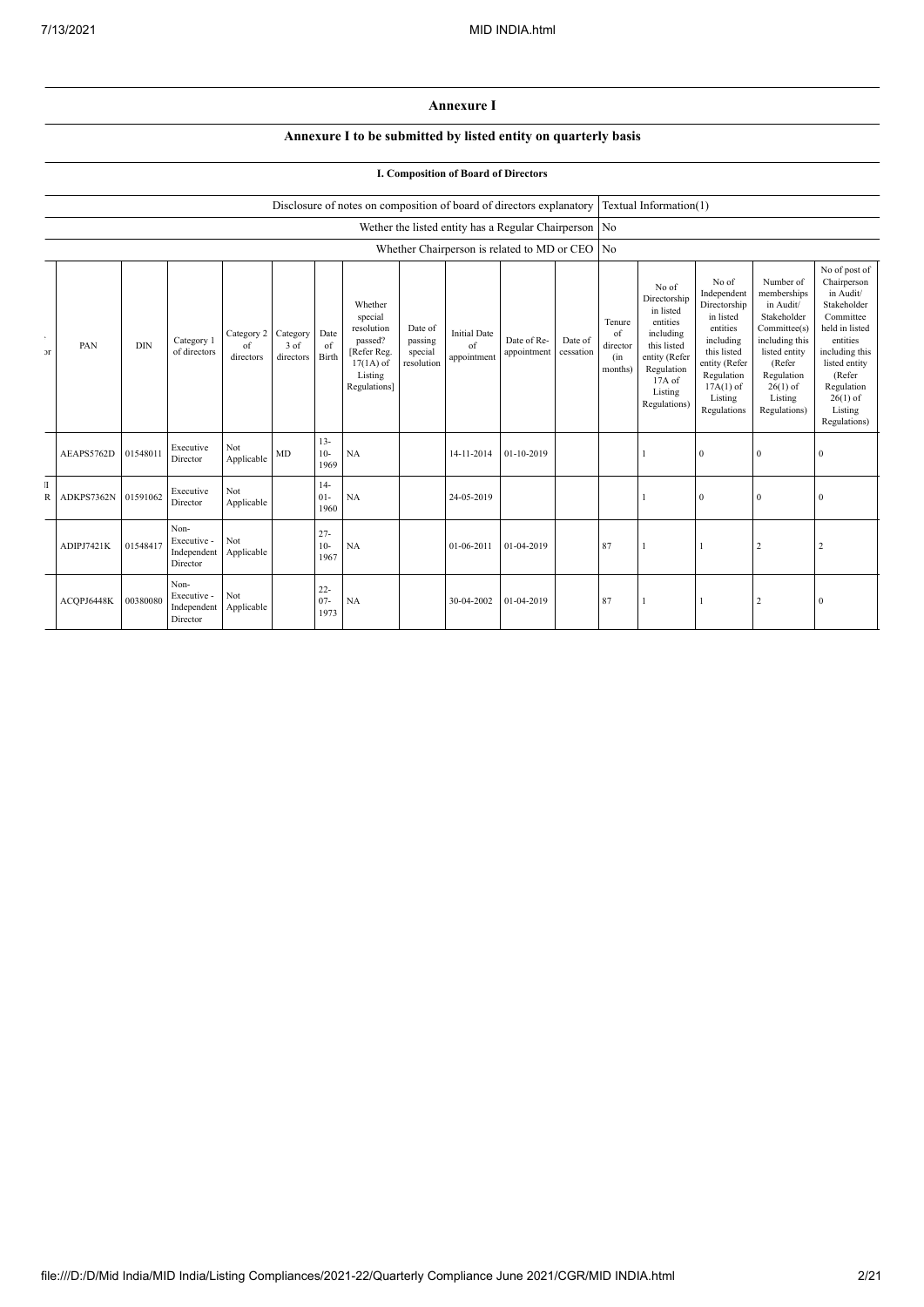|             |                                                    |                                 |            |            |                                                |                               |                               |                          |                                                                                                      |                                             | <b>I. Composition of Board of Directors</b> |                            |                      |                                            |                                                                                                                                                |                                                                                                                                                                      |                                                                                        |
|-------------|----------------------------------------------------|---------------------------------|------------|------------|------------------------------------------------|-------------------------------|-------------------------------|--------------------------|------------------------------------------------------------------------------------------------------|---------------------------------------------|---------------------------------------------|----------------------------|----------------------|--------------------------------------------|------------------------------------------------------------------------------------------------------------------------------------------------|----------------------------------------------------------------------------------------------------------------------------------------------------------------------|----------------------------------------------------------------------------------------|
|             |                                                    |                                 |            |            |                                                |                               |                               |                          | Disclosure of notes on composition of board of directors explanatory                                 |                                             |                                             |                            |                      |                                            |                                                                                                                                                |                                                                                                                                                                      |                                                                                        |
|             | Wether the listed entity has a Regular Chairperson |                                 |            |            |                                                |                               |                               |                          |                                                                                                      |                                             |                                             |                            |                      |                                            |                                                                                                                                                |                                                                                                                                                                      |                                                                                        |
| Sr          | Title<br>(Mr)<br>Ms)                               | Name of<br>the<br>Director      | PAN        | <b>DIN</b> | Category 1<br>of directors                     | Category 2<br>of<br>directors | Category<br>3 of<br>directors | Date<br>of<br>Birth      | Whether<br>special<br>resolution<br>passed?<br>[Refer Reg.<br>$17(1A)$ of<br>Listing<br>Regulations] | Date of<br>passing<br>special<br>resolution | <b>Initial Date</b><br>of<br>appointment    | Date of Re-<br>appointment | Date of<br>cessation | Tenure<br>of<br>director<br>(in<br>months) | No of<br>Directorship<br>in listed<br>entities<br>including<br>this listed<br>entity (Refer<br>Regulation<br>17A of<br>Listing<br>Regulations) | No of<br>Independent<br>Directorship<br>in listed<br>entities<br>including<br>this listed<br>entity<br>(Refer<br>Regulation<br>$17A(1)$ of<br>Listing<br>Regulations | Nui<br>mem<br>m<br>Stak<br>Com<br>inclu<br>liste<br><sup>(1</sup><br>Reg<br>26<br>Regu |
| $5^{\circ}$ | Mrs                                                | <b>DEEPIKA</b><br><b>GANDHI</b> | ATXPP4314L | 07017162   | Non-<br>Executive -<br>Independent<br>Director | Not<br>Applicable             |                               | $02 -$<br>$08 -$<br>1988 | NA                                                                                                   |                                             | 14-11-2014                                  | 14-11-2019                 |                      | 80                                         |                                                                                                                                                |                                                                                                                                                                      |                                                                                        |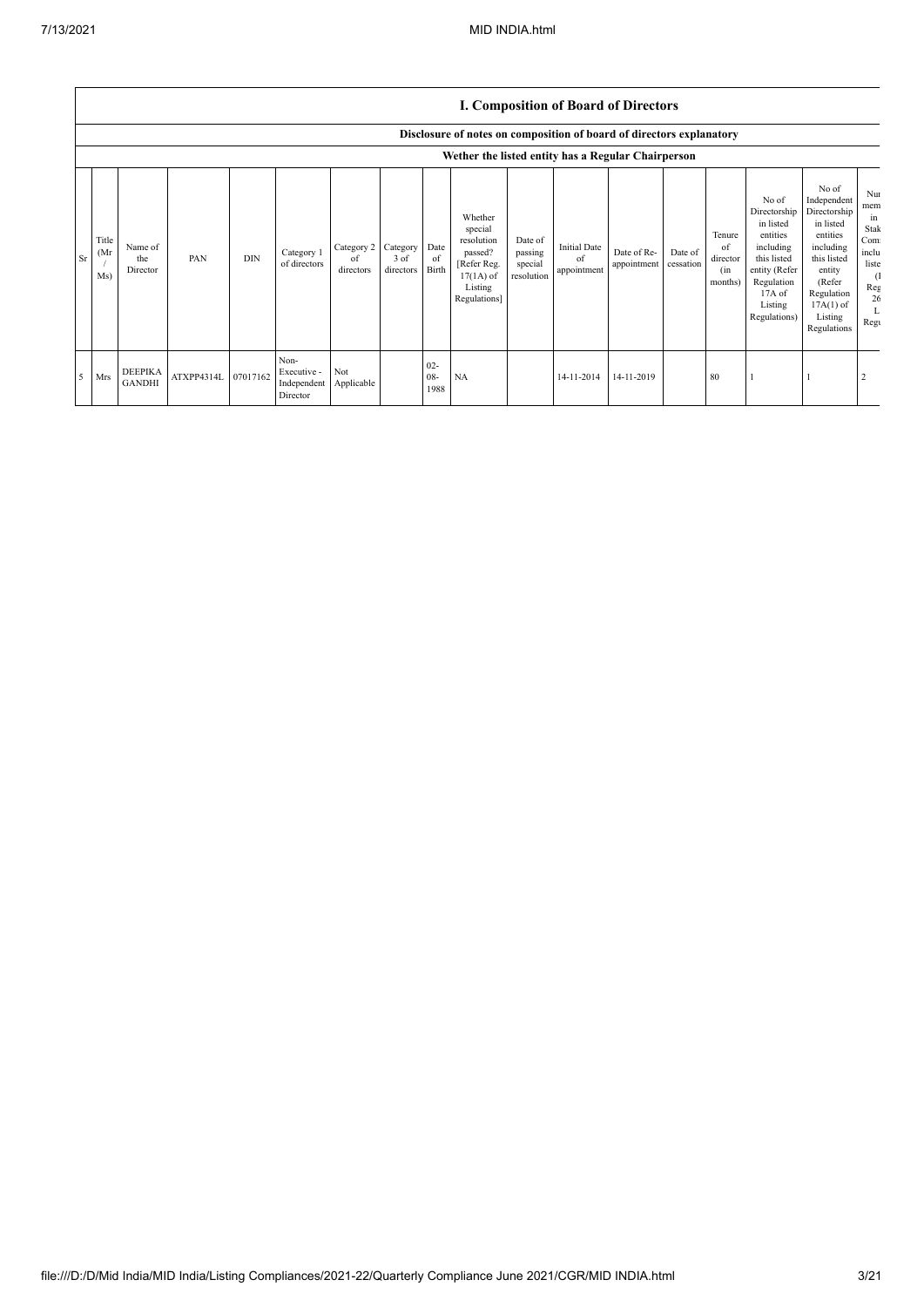|                        | <b>Text Block</b>                                                                                                                                                                                                                                                                                                                                                                                                                                                                                           |
|------------------------|-------------------------------------------------------------------------------------------------------------------------------------------------------------------------------------------------------------------------------------------------------------------------------------------------------------------------------------------------------------------------------------------------------------------------------------------------------------------------------------------------------------|
|                        | Company does not have any permanent chairman of the Company. However, Chairman is elected in<br>every Board Meeting, by Board Members amongst directors present in the meeting.                                                                                                                                                                                                                                                                                                                             |
|                        | Mr. Rakesh Kumar Jain was initially appointed as Non exectuiver Director of the Company on<br>01.06.2011. However, on Commencement of Companies Act, 2013 Mr. Rakesh Kumar Jain was<br>appointed as Independent Director of the Company for first term of five years w.e.f 01.04.2014. Please<br>note that members have already given their consent in their annual general meeting held on 29.09.2018<br>for his re-appointment as independent director for a second term of five years w.e.f. 01.04.2019. |
| Textual Information(1) | Mr. Aneet Jain was initially appointed as Non exercive Director of the Company on 30.04.2002.<br>However, on Commencement of Companies Act, 2013 Mr. Aneet Jain was appointed as Independent<br>Director of the Company for first term of five years w.e.f 01.04.2014. Please note that members have<br>already given their consent in their annual general meeting held on 29.09.2018 for his re-appointment as<br>independent director for a second term of five years w.e.f. 01.04.2019.                 |
|                        | Mrs. Deepika Gandhi was initially appointed as Independent Director (Women Director) of the<br>Company for first term of five years w.e.f. 14.11.2014. Please note that members have already given<br>their consent in their annual general meeting held on 25.09.2019 for her re-appointment as independent<br>director for a second term of five years w.e.f. 14.11.2019                                                                                                                                  |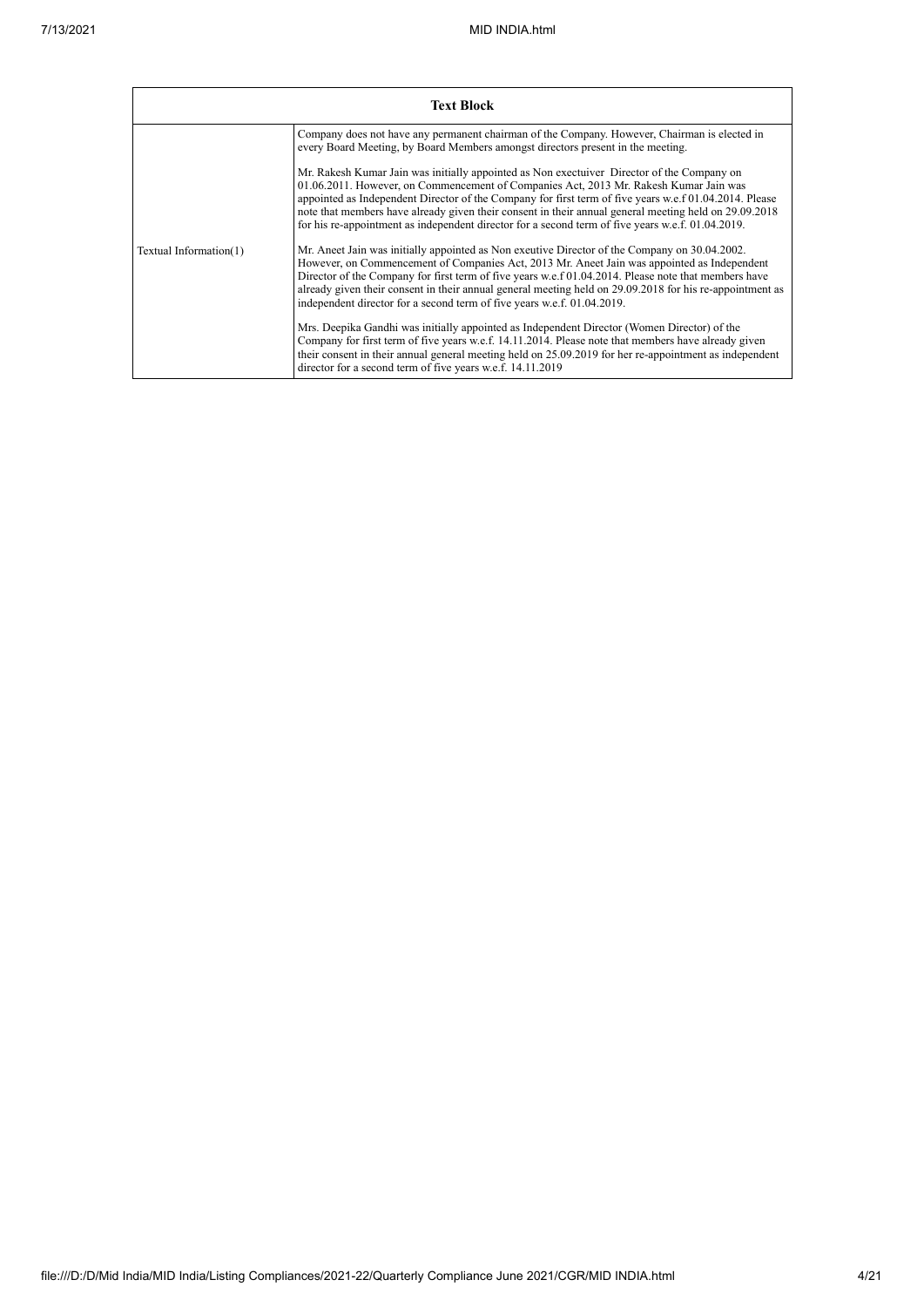| Annexure 1                                                                            |  |  |  |  |  |
|---------------------------------------------------------------------------------------|--|--|--|--|--|
| <b>II. Composition of Committees</b>                                                  |  |  |  |  |  |
| Disclosure of notes on composition of committees explanatory   Textual Information(1) |  |  |  |  |  |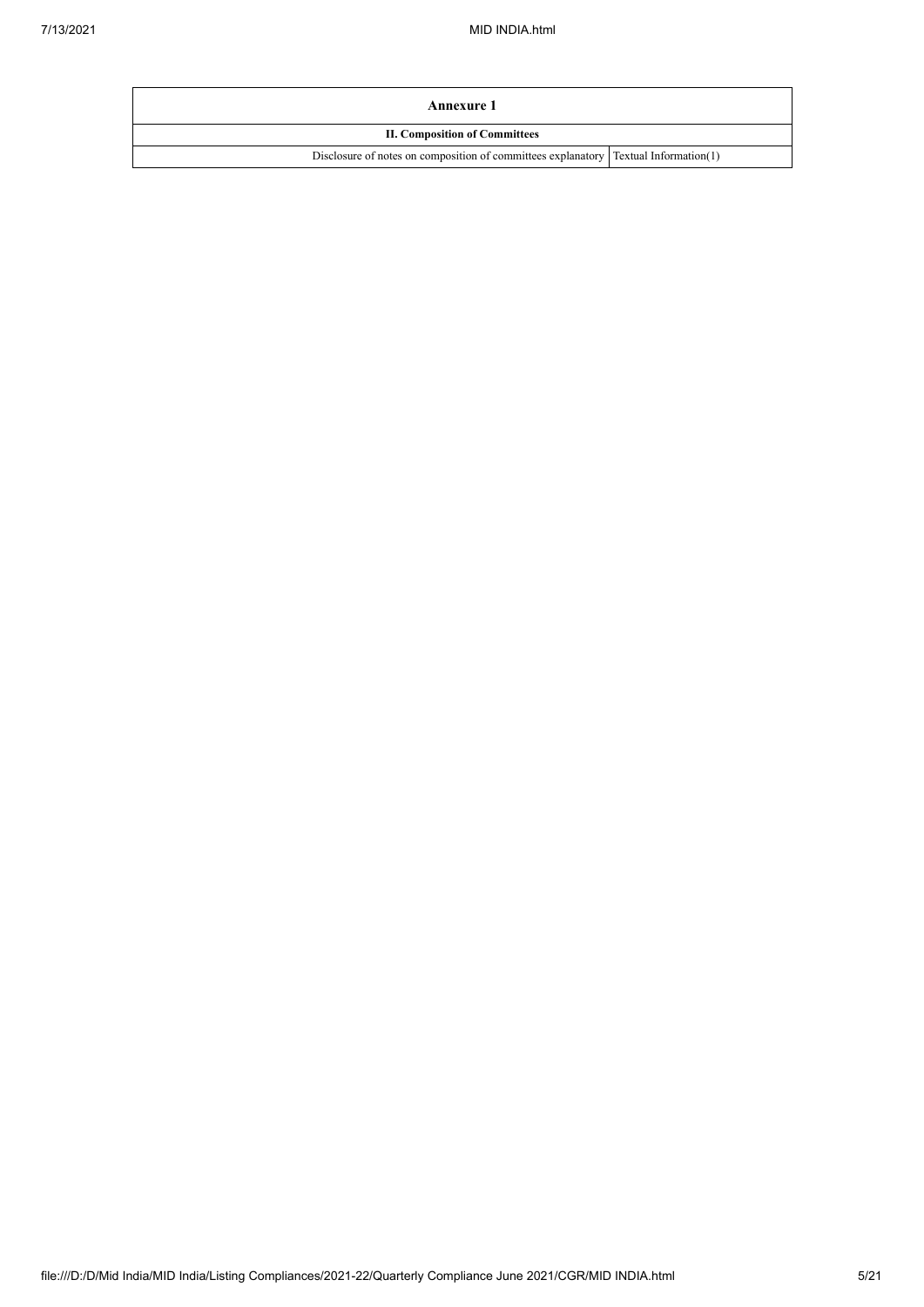|                        | <b>Annexure 1 Text Block</b>                                                                                                                                                                                                    |
|------------------------|---------------------------------------------------------------------------------------------------------------------------------------------------------------------------------------------------------------------------------|
| Textual Information(1) | Date of Appointment of Mr. Rakesh Kumar Jain, Mr. Aneet Jain and Mrs. Deepika Gandhi as Mentioned<br>in Composition of Committees is the date of their re-appointment as Independent Director for second<br>term of five years. |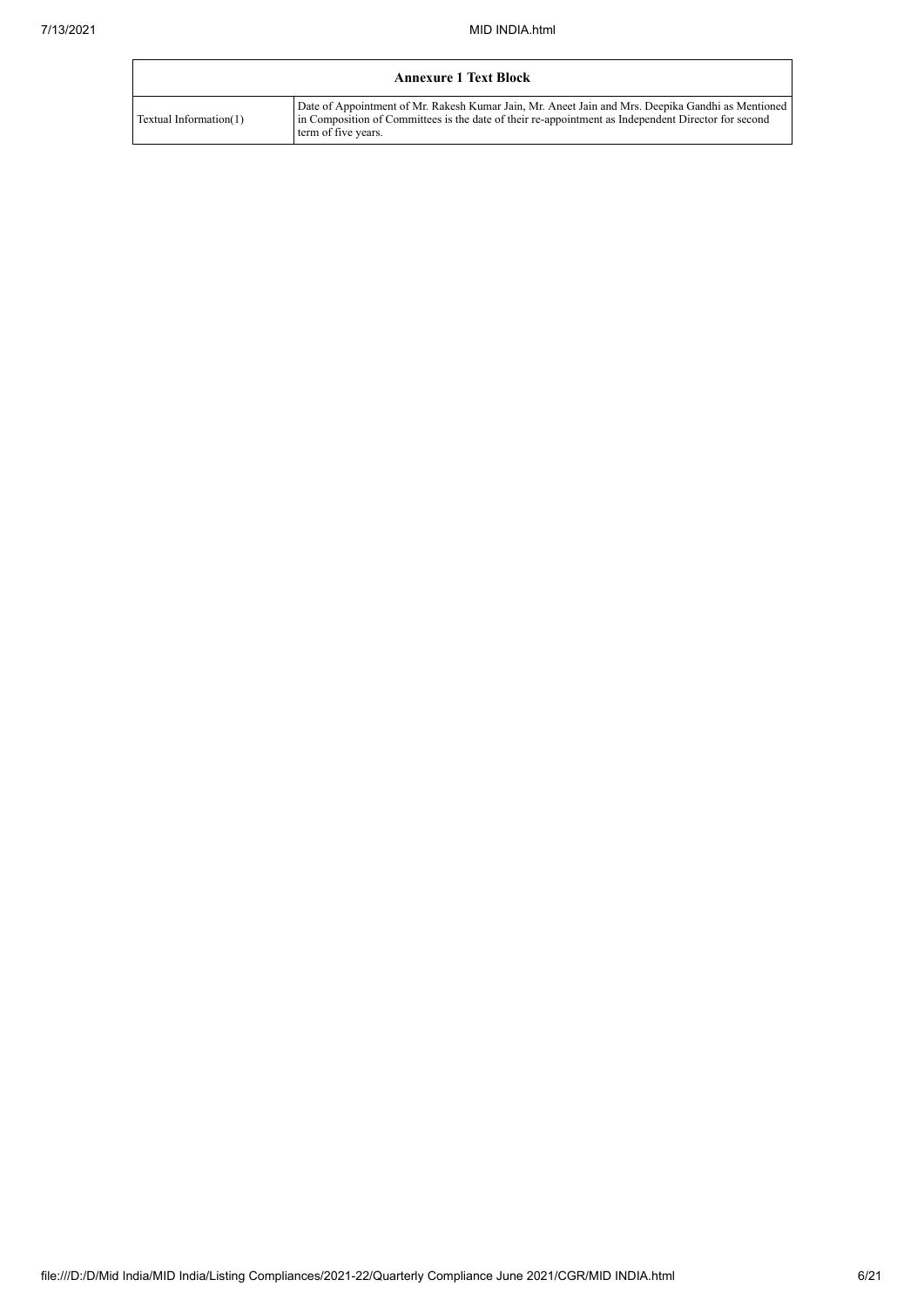|           | <b>Audit Committee Details</b> |                              |                                         |                            |                        |                      |         |  |  |  |  |
|-----------|--------------------------------|------------------------------|-----------------------------------------|----------------------------|------------------------|----------------------|---------|--|--|--|--|
|           |                                |                              |                                         |                            |                        |                      |         |  |  |  |  |
| <b>Sr</b> | <b>DIN</b><br>Number           | Name of Committee<br>members | Category 1 of directors                 | Category 2 of<br>directors | Date of<br>Appointment | Date of<br>Cessation | Remarks |  |  |  |  |
|           | 01548417                       | <b>RAKESH KUMAR</b><br>JAIN  | Non-Executive - Independent<br>Director | Chairperson                | $01-04-2019$           |                      |         |  |  |  |  |
| 2         | 00380080                       | <b>ANEET JAIN</b>            | Non-Executive - Independent<br>Director | Member                     | $01-04-2019$           |                      |         |  |  |  |  |
|           | 07017162                       | DEEPIKA GANDHI               | Non-Executive - Independent<br>Director | Member                     | 14-11-2019             |                      |         |  |  |  |  |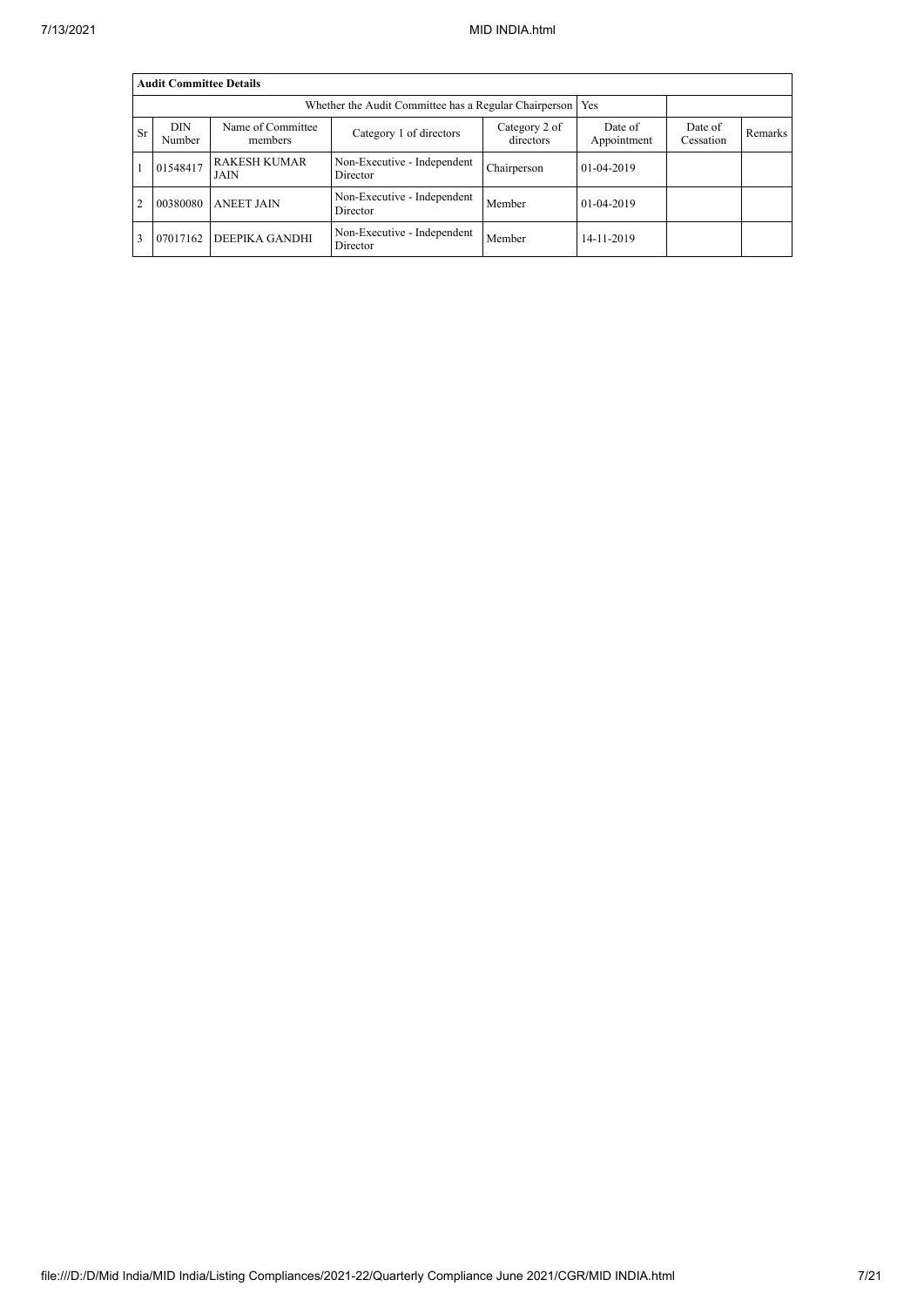|                | Nomination and remuneration committee                                             |                              |                                         |                            |                        |                      |                |  |  |  |  |
|----------------|-----------------------------------------------------------------------------------|------------------------------|-----------------------------------------|----------------------------|------------------------|----------------------|----------------|--|--|--|--|
|                | Whether the Nomination and remuneration committee has a Regular Chairperson   Yes |                              |                                         |                            |                        |                      |                |  |  |  |  |
| <b>Sr</b>      | <b>DIN</b><br>Number                                                              | Name of Committee<br>members | Category 1 of directors                 | Category 2 of<br>directors | Date of<br>Appointment | Date of<br>Cessation | <b>Remarks</b> |  |  |  |  |
|                | 01548417                                                                          | <b>RAKESH KUMAR</b><br>JAIN  | Non-Executive - Independent<br>Director | Chairperson                | $01-04-2019$           |                      |                |  |  |  |  |
| $\overline{2}$ | 00380080                                                                          | <b>ANEET JAIN</b>            | Non-Executive - Independent<br>Director | Member                     | 01-04-2019             |                      |                |  |  |  |  |
|                | 07017162                                                                          | <b>DEEPIKA GANDHI</b>        | Non-Executive - Independent<br>Director | Member                     | 14-11-2019             |                      |                |  |  |  |  |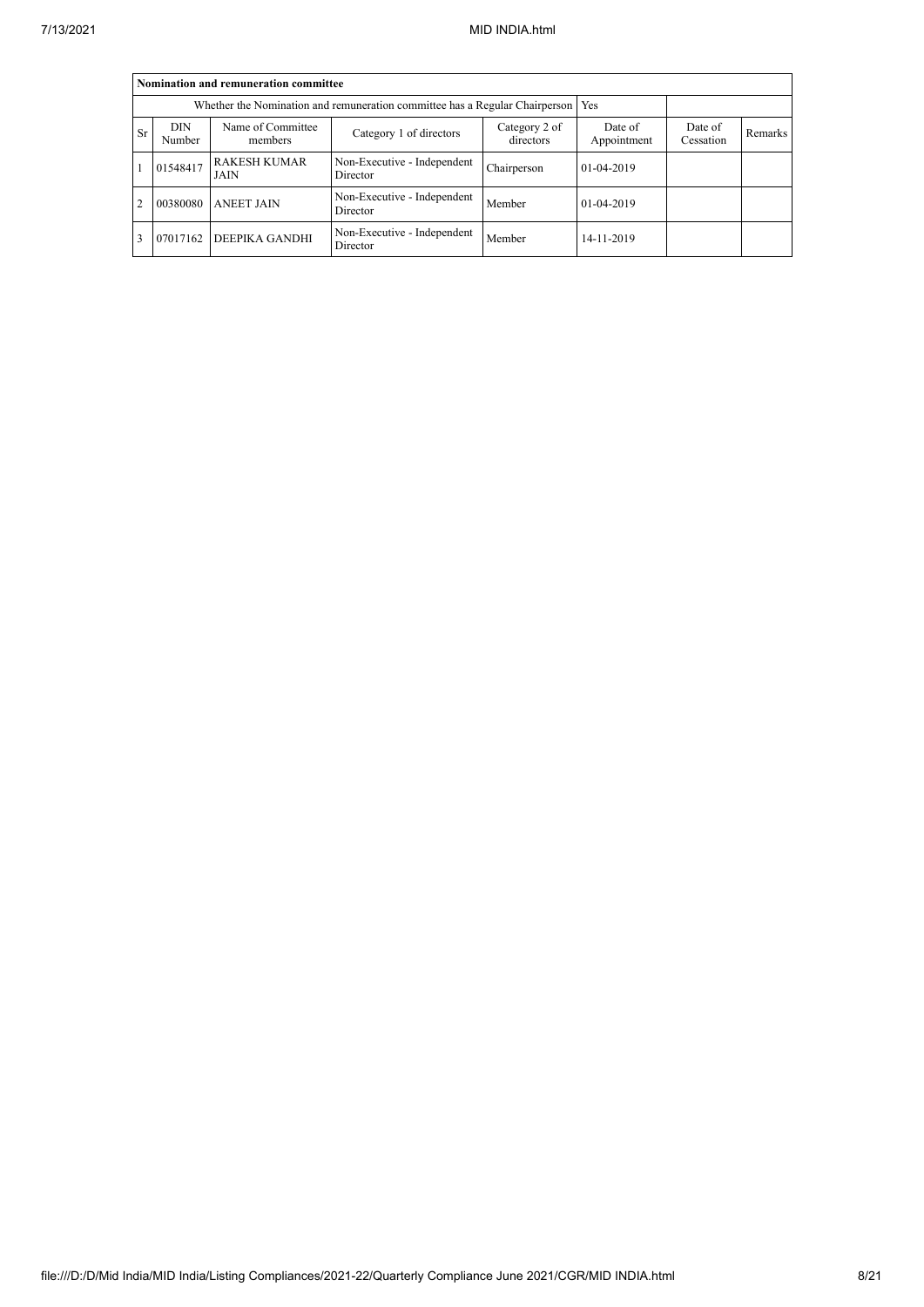|           | <b>Stakeholders Relationship Committee</b>                                |                              |                                         |                            |                        |                      |         |  |  |  |  |
|-----------|---------------------------------------------------------------------------|------------------------------|-----------------------------------------|----------------------------|------------------------|----------------------|---------|--|--|--|--|
|           | Whether the Stakeholders Relationship Committee has a Regular Chairperson |                              |                                         |                            |                        |                      |         |  |  |  |  |
| <b>Sr</b> | <b>DIN</b><br>Number                                                      | Name of Committee<br>members | Category 1 of directors                 | Category 2 of<br>directors | Date of<br>Appointment | Date of<br>Cessation | Remarks |  |  |  |  |
|           | 01548417                                                                  | <b>RAKESH KUMAR</b><br>JAIN  | Non-Executive - Independent<br>Director | Chairperson                | $01-04-2019$           |                      |         |  |  |  |  |
| 2         | 00380080                                                                  | <b>ANEET JAIN</b>            | Non-Executive - Independent<br>Director | Member                     | 01-04-2019             |                      |         |  |  |  |  |
|           | 07017162                                                                  | DEEPIKA GANDHI               | Non-Executive - Independent<br>Director | Member                     | 14-11-2019             |                      |         |  |  |  |  |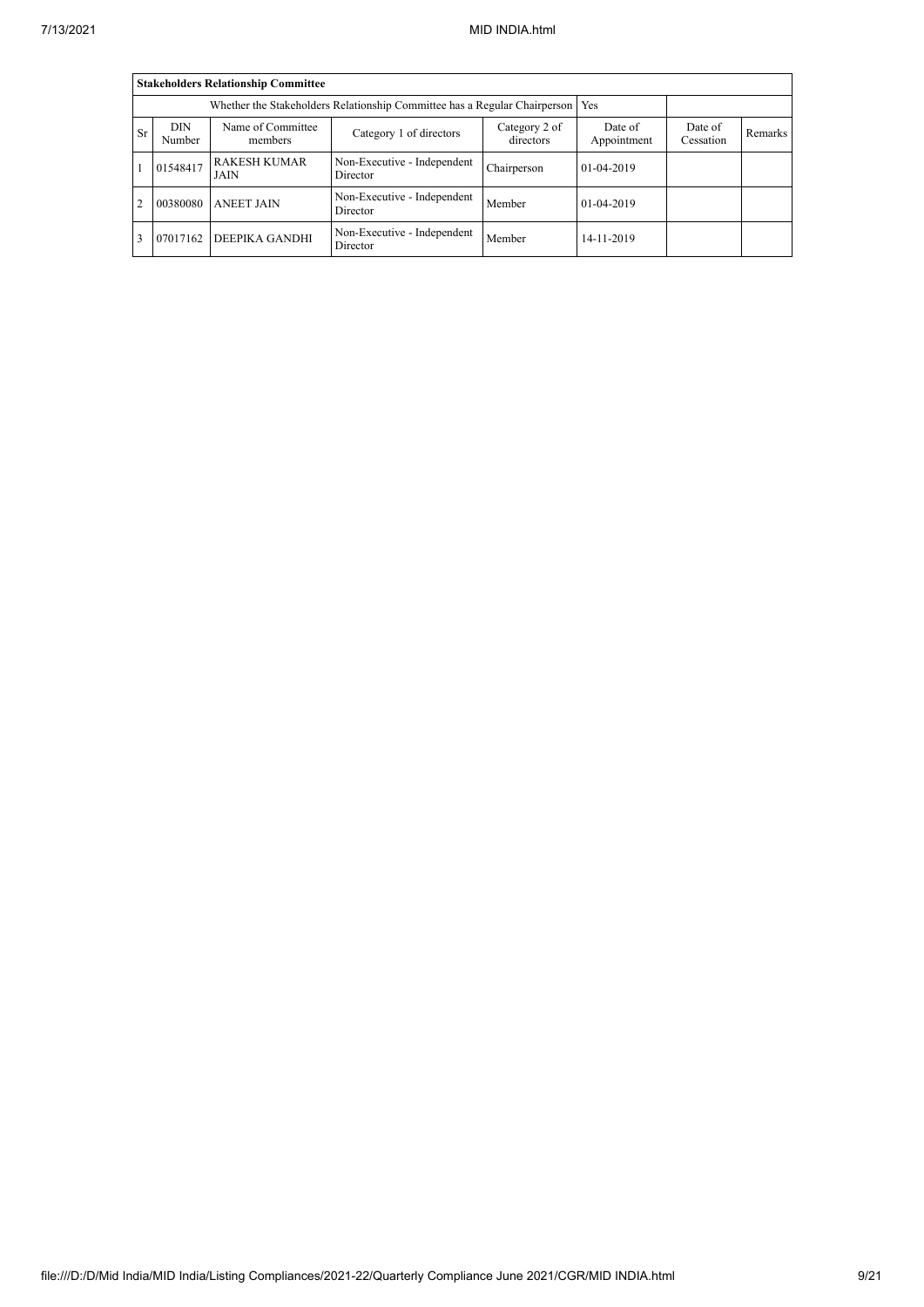|           | <b>Risk Management Committee</b> |                                                                 |                            |                            |                        |                      |         |  |  |  |  |
|-----------|----------------------------------|-----------------------------------------------------------------|----------------------------|----------------------------|------------------------|----------------------|---------|--|--|--|--|
|           |                                  | Whether the Risk Management Committee has a Regular Chairperson |                            |                            |                        |                      |         |  |  |  |  |
| <b>Sr</b> | DIN<br>Number                    | Name of Committee<br>members                                    | Category 1 of<br>directors | Category 2 of<br>directors | Date of<br>Appointment | Date of<br>Cessation | Remarks |  |  |  |  |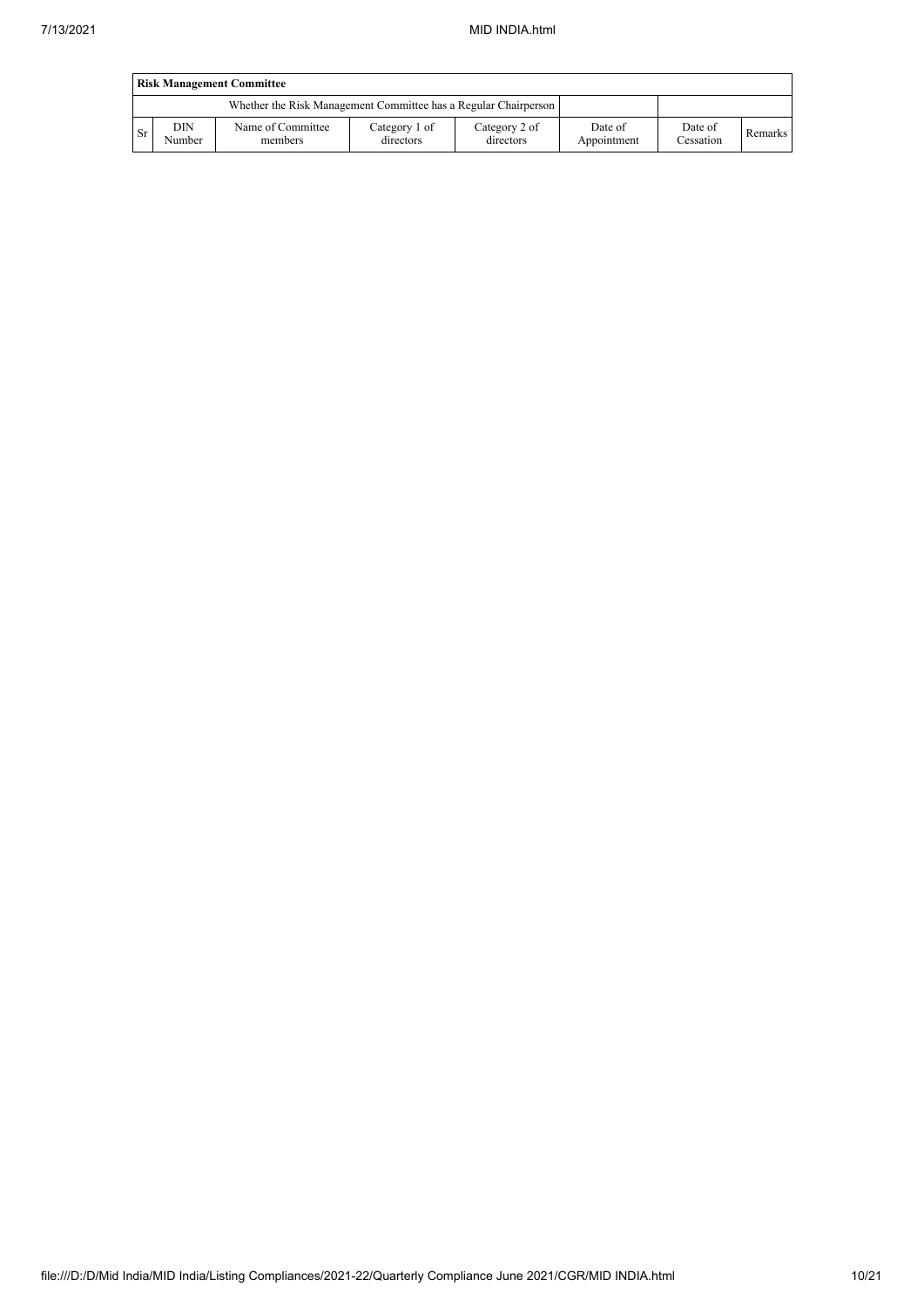|    | <b>Corporate Social Responsibility Committee</b> |                                                                                 |                            |                            |                        |                      |         |  |  |  |
|----|--------------------------------------------------|---------------------------------------------------------------------------------|----------------------------|----------------------------|------------------------|----------------------|---------|--|--|--|
|    |                                                  | Whether the Corporate Social Responsibility Committee has a Regular Chairperson |                            |                            |                        |                      |         |  |  |  |
| Sr | <b>DIN</b><br>Number                             | Name of Committee<br>members                                                    | Category 1 of<br>directors | Category 2 of<br>directors | Date of<br>Appointment | Date of<br>Cessation | Remarks |  |  |  |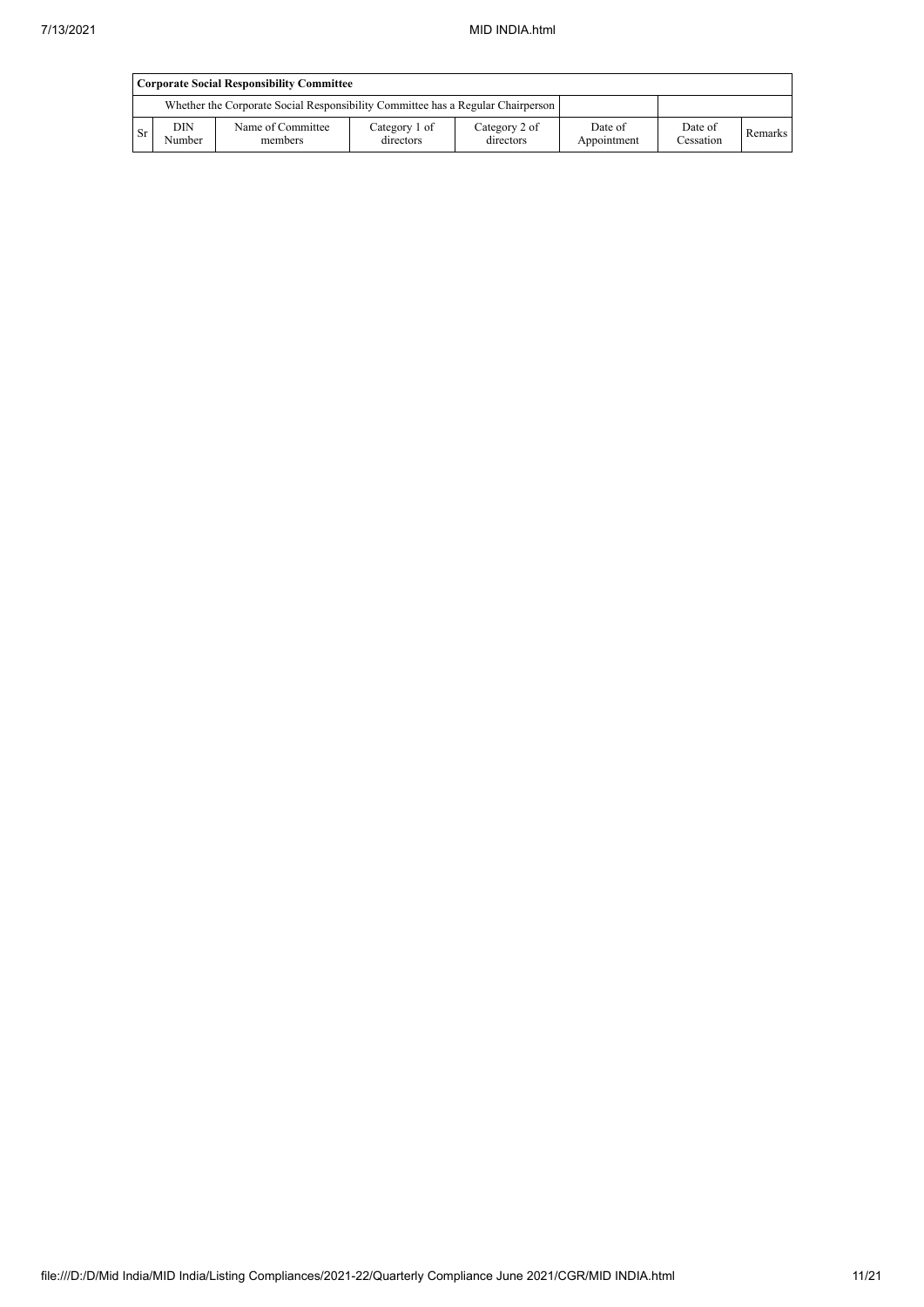| <b>Other Committee</b> |                                                                                                                         |  |  |  |  |  |  |  |  |
|------------------------|-------------------------------------------------------------------------------------------------------------------------|--|--|--|--|--|--|--|--|
|                        | Sr DIN Number Name of Committee members Name of other committee Category 1 of directors Category 2 of directors Remarks |  |  |  |  |  |  |  |  |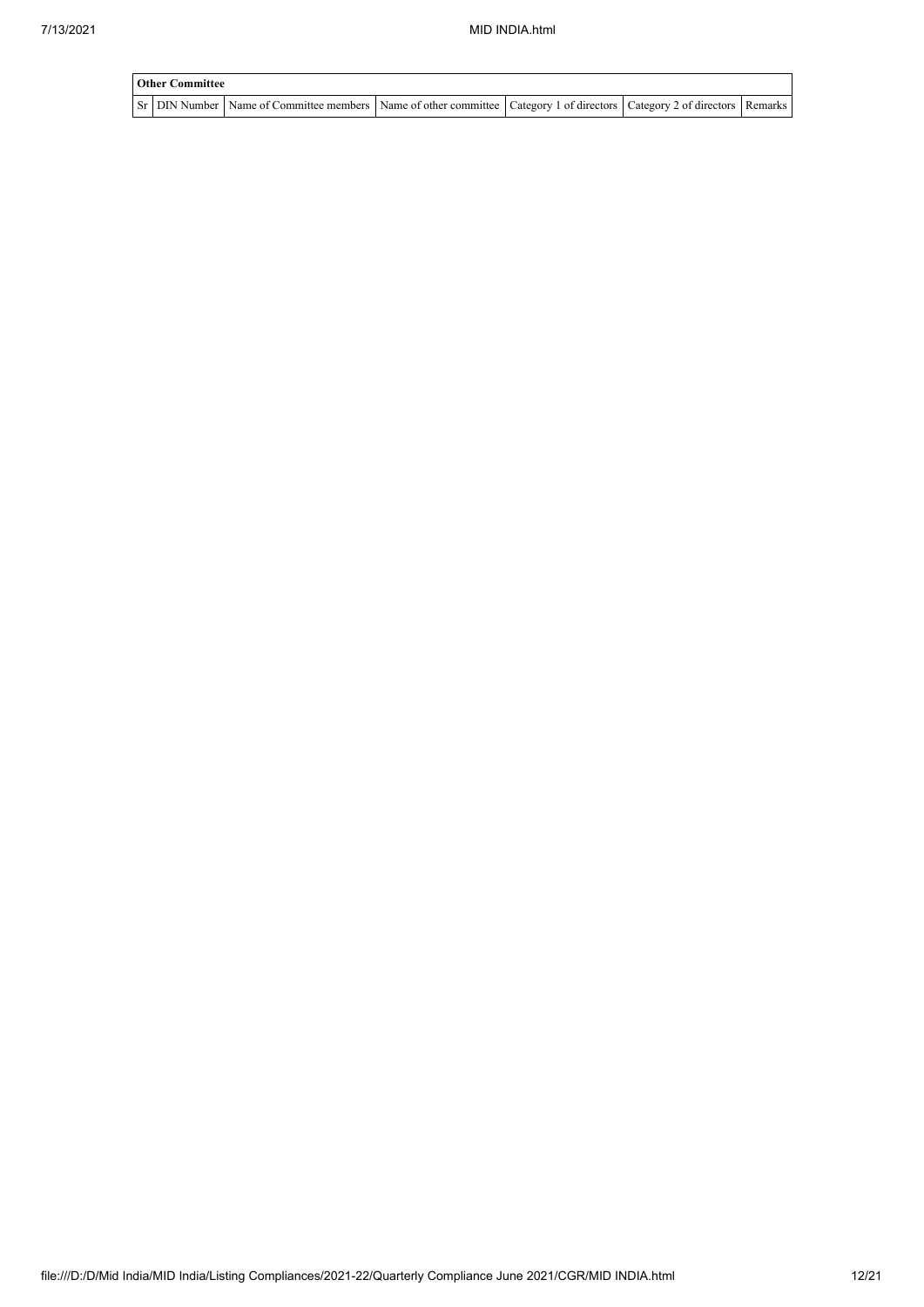|                                                                     | Annexure 1                                                    |                                                               |                                                                   |                                       |                                                     |                                    |                                                           |
|---------------------------------------------------------------------|---------------------------------------------------------------|---------------------------------------------------------------|-------------------------------------------------------------------|---------------------------------------|-----------------------------------------------------|------------------------------------|-----------------------------------------------------------|
|                                                                     | <b>Annexure 1</b>                                             |                                                               |                                                                   |                                       |                                                     |                                    |                                                           |
|                                                                     | <b>III. Meeting of Board of Directors</b>                     |                                                               |                                                                   |                                       |                                                     |                                    |                                                           |
| Disclosure of notes on meeting of board of<br>directors explanatory |                                                               |                                                               |                                                                   |                                       |                                                     |                                    |                                                           |
| <b>Sr</b>                                                           | $Date(s)$ of meeting<br>$(if any)$ in the<br>previous quarter | $Date(s)$ of<br>meeting (if any)<br>in the current<br>quarter | Maximum gap between<br>any two consecutive (in<br>number of days) | Notes for<br>not<br>providing<br>Date | Whether<br>requirement of<br>Ouorum met<br>(Yes/No) | Number of<br>Directors<br>present* | No. of Independent<br>Directors attending<br>the meeting* |
|                                                                     | 11-02-2021                                                    |                                                               |                                                                   |                                       | Yes                                                 |                                    |                                                           |
| $\overline{2}$                                                      |                                                               | 09-04-2021                                                    | 56                                                                |                                       | Yes                                                 | 5                                  | 3                                                         |
| $\overline{\mathbf{3}}$                                             |                                                               | 29-06-2021                                                    | 80                                                                |                                       | Yes                                                 | 5                                  |                                                           |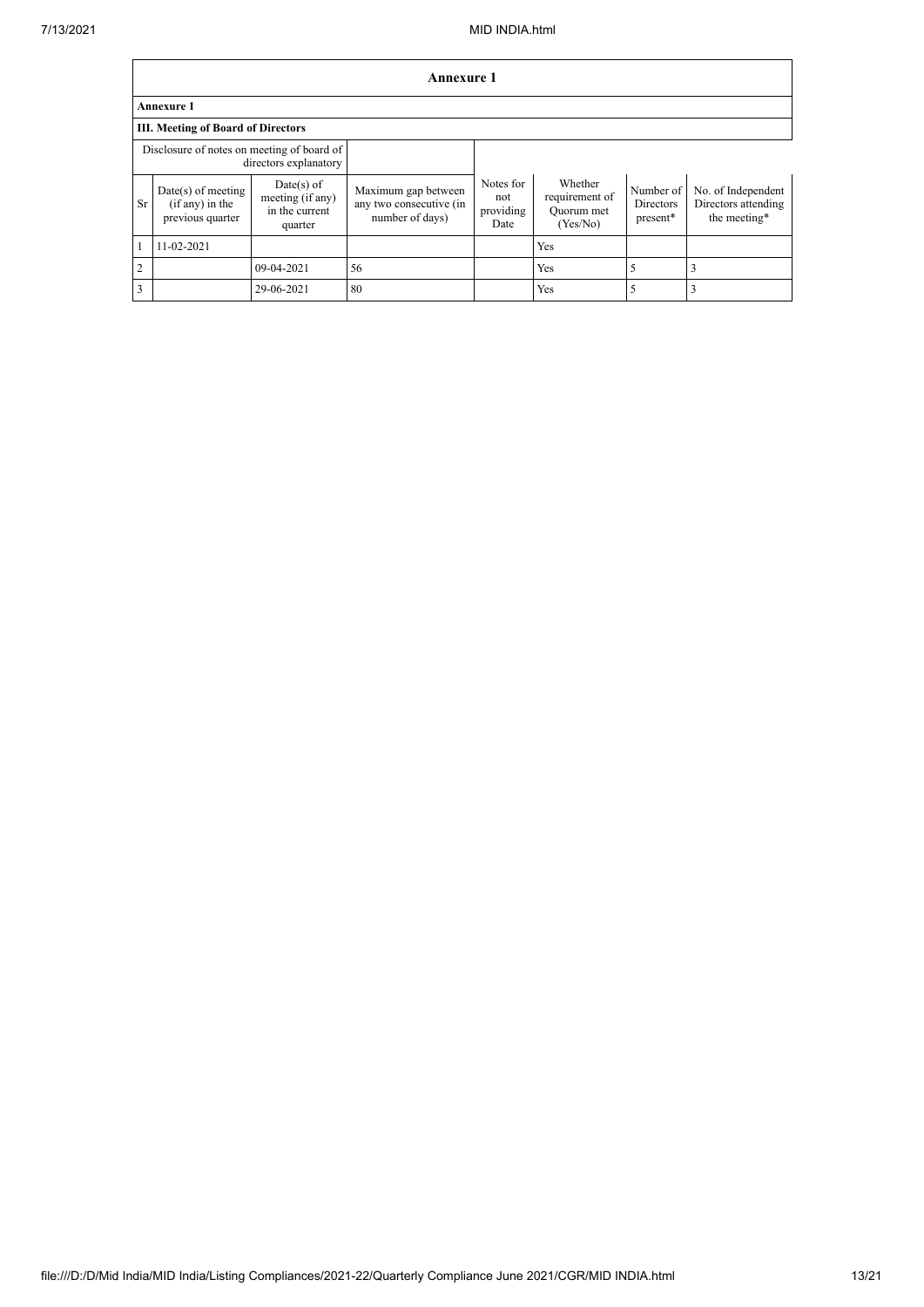$\mathsf{r}$ 

|                         | <b>Annexure 1</b>                                        |                                                                                                         |                                                                      |                               |                                       |                                                     |                                       |                                                                        |
|-------------------------|----------------------------------------------------------|---------------------------------------------------------------------------------------------------------|----------------------------------------------------------------------|-------------------------------|---------------------------------------|-----------------------------------------------------|---------------------------------------|------------------------------------------------------------------------|
|                         | <b>IV. Meeting of Committees</b>                         |                                                                                                         |                                                                      |                               |                                       |                                                     |                                       |                                                                        |
|                         | Disclosure of notes on meeting of committees explanatory |                                                                                                         |                                                                      |                               |                                       |                                                     |                                       |                                                                        |
| Sr                      | Name of<br>Committee                                     | $Date(s)$ of meeting (Enter dates<br>of Previous quarter and Current<br>quarter in chronological order) | Maximum gap<br>between any two<br>consecutive (in<br>number of days) | Name of<br>other<br>committee | Reson for<br>not<br>providing<br>date | Whether<br>requirement<br>of Quorum<br>met (Yes/No) | Number<br>of<br>Directors<br>present* | No. of<br>Independent<br><b>Directors</b><br>attending the<br>meeting* |
| 1                       | Audit<br>Committee                                       | 11-02-2021                                                                                              |                                                                      |                               |                                       | Yes                                                 |                                       |                                                                        |
| $\overline{2}$          | Audit<br>Committee                                       | 09-04-2021                                                                                              | 56                                                                   |                               |                                       | Yes                                                 | 3                                     | 3                                                                      |
| $\overline{\mathbf{3}}$ | Audit<br>Committee                                       | 29-06-2021                                                                                              | 80                                                                   |                               |                                       | Yes                                                 | 3                                     | 3                                                                      |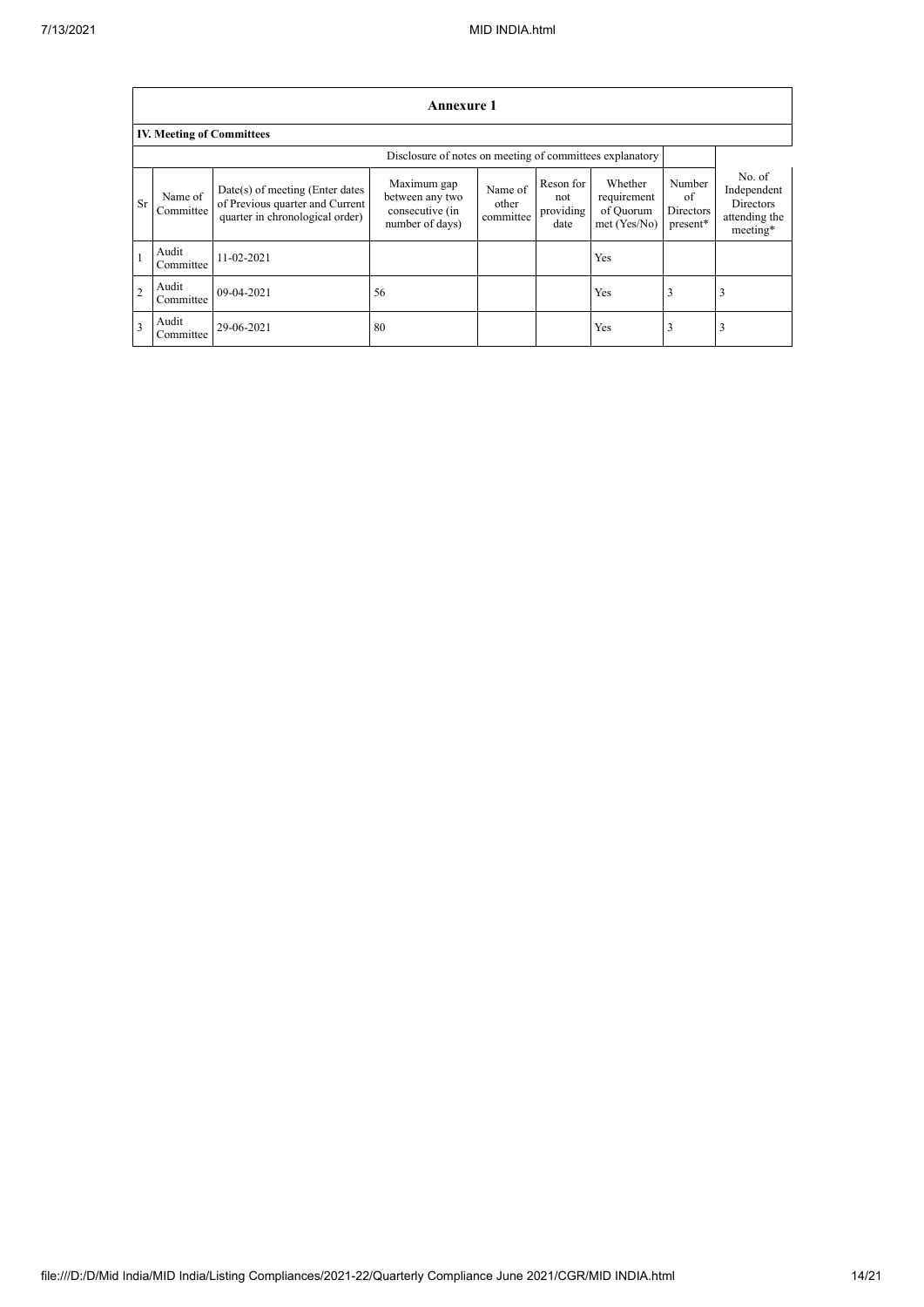|                | Annexure 1                                                                                                |                                  |                                                                    |  |  |
|----------------|-----------------------------------------------------------------------------------------------------------|----------------------------------|--------------------------------------------------------------------|--|--|
|                | V. Related Party Transactions                                                                             |                                  |                                                                    |  |  |
| Sr             | Subject                                                                                                   | Compliance status<br>(Yes/No/NA) | If status is "No" details of non-<br>compliance may be given here. |  |  |
| 1              | Whether prior approval of audit committee obtained                                                        | Yes                              |                                                                    |  |  |
| $\overline{2}$ | Whether shareholder approval obtained for material RPT                                                    | NA.                              |                                                                    |  |  |
| $\overline{3}$ | Whether details of RPT entered into pursuant to omnibus approval<br>have been reviewed by Audit Committee | <b>Yes</b>                       |                                                                    |  |  |
|                | Disclosure of notes on related party transactions<br>Textual Information(1)                               |                                  |                                                                    |  |  |
|                | Disclosure of notes of material transaction with related party<br>Textual Information(2)                  |                                  |                                                                    |  |  |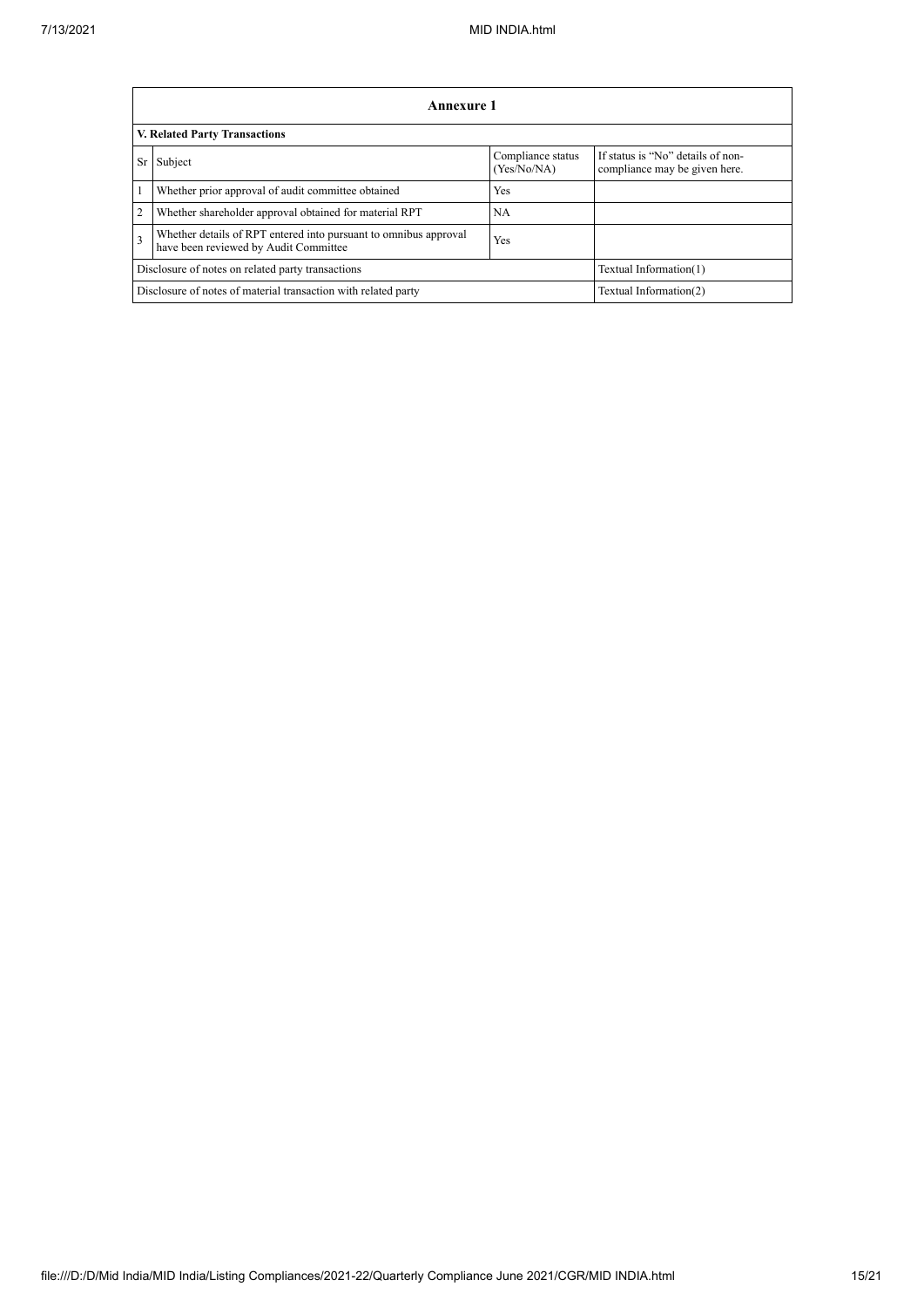|                        | <b>Text Block</b>                                                                             |
|------------------------|-----------------------------------------------------------------------------------------------|
| Textual Information(1) | No Related Party Transaction entered except remuneration given to Key Managerial Personnel's. |
| Textual Information(2) | During the quarter the Company has not entered into any material related party transaction.   |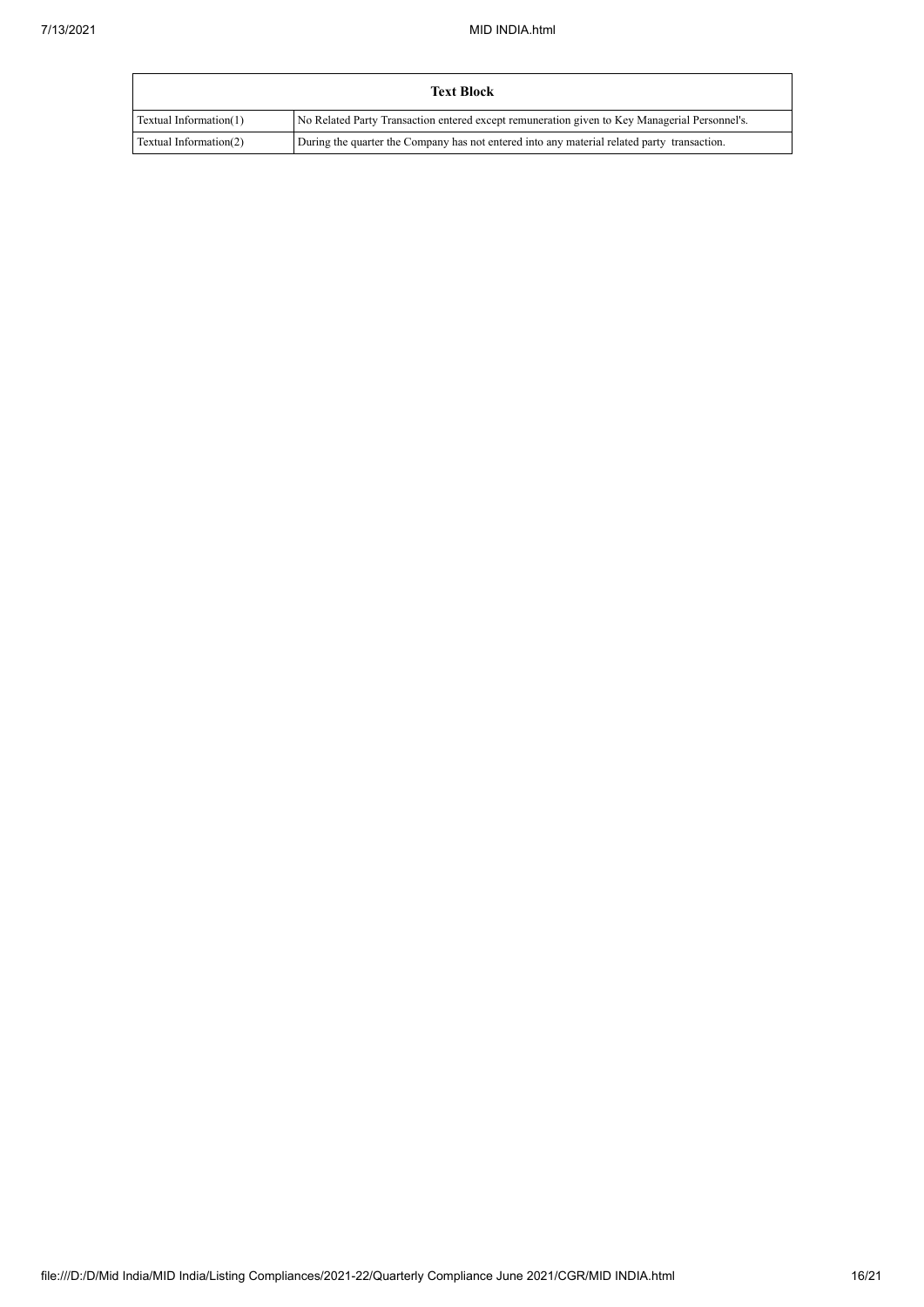|                | <b>Annexure 1</b>                                                                                                                                                                                               |                               |  |  |  |
|----------------|-----------------------------------------------------------------------------------------------------------------------------------------------------------------------------------------------------------------|-------------------------------|--|--|--|
|                | <b>VI.</b> Affirmations                                                                                                                                                                                         |                               |  |  |  |
|                | Sr Subject                                                                                                                                                                                                      | Compliance<br>status (Yes/No) |  |  |  |
|                | The composition of Board of Directors is in terms of SEBI (Listing obligations and disclosure requirements)<br>Regulations, 2015                                                                                | Yes                           |  |  |  |
| $\overline{2}$ | The composition of the following committees is in terms of SEBI(Listing obligations and disclosure requirements)<br>Regulations, 2015 a. Audit Committee                                                        | <b>Yes</b>                    |  |  |  |
| 3              | The composition of the following committees is in terms of SEBI(Listing obligations and disclosure requirements)<br>Regulations, 2015. b. Nomination & remuneration committee                                   | Yes                           |  |  |  |
| $\overline{4}$ | The composition of the following committees is in terms of SEBI(Listing obligations and disclosure requirements)<br>Regulations, 2015. c. Stakeholders relationship committee                                   | <b>Yes</b>                    |  |  |  |
| 5              | The composition of the following committees is in terms of SEBI(Listing obligations and disclosure requirements)<br>Regulations, 2015. d. Risk management committee (applicable to the top 500 listed entities) | <b>NA</b>                     |  |  |  |
| 6              | The committee members have been made aware of their powers, role and responsibilities as specified in SEBI<br>(Listing obligations and disclosure requirements) Regulations, 2015.                              | <b>Yes</b>                    |  |  |  |
| $\overline{7}$ | The meetings of the board of directors and the above committees have been conducted in the manner as specified in<br>SEBI (Listing obligations and disclosure requirements) Regulations, 2015.                  | Yes                           |  |  |  |
| 8              | This report and/or the report submitted in the previous quarter has been placed before Board of Directors.                                                                                                      | <b>Yes</b>                    |  |  |  |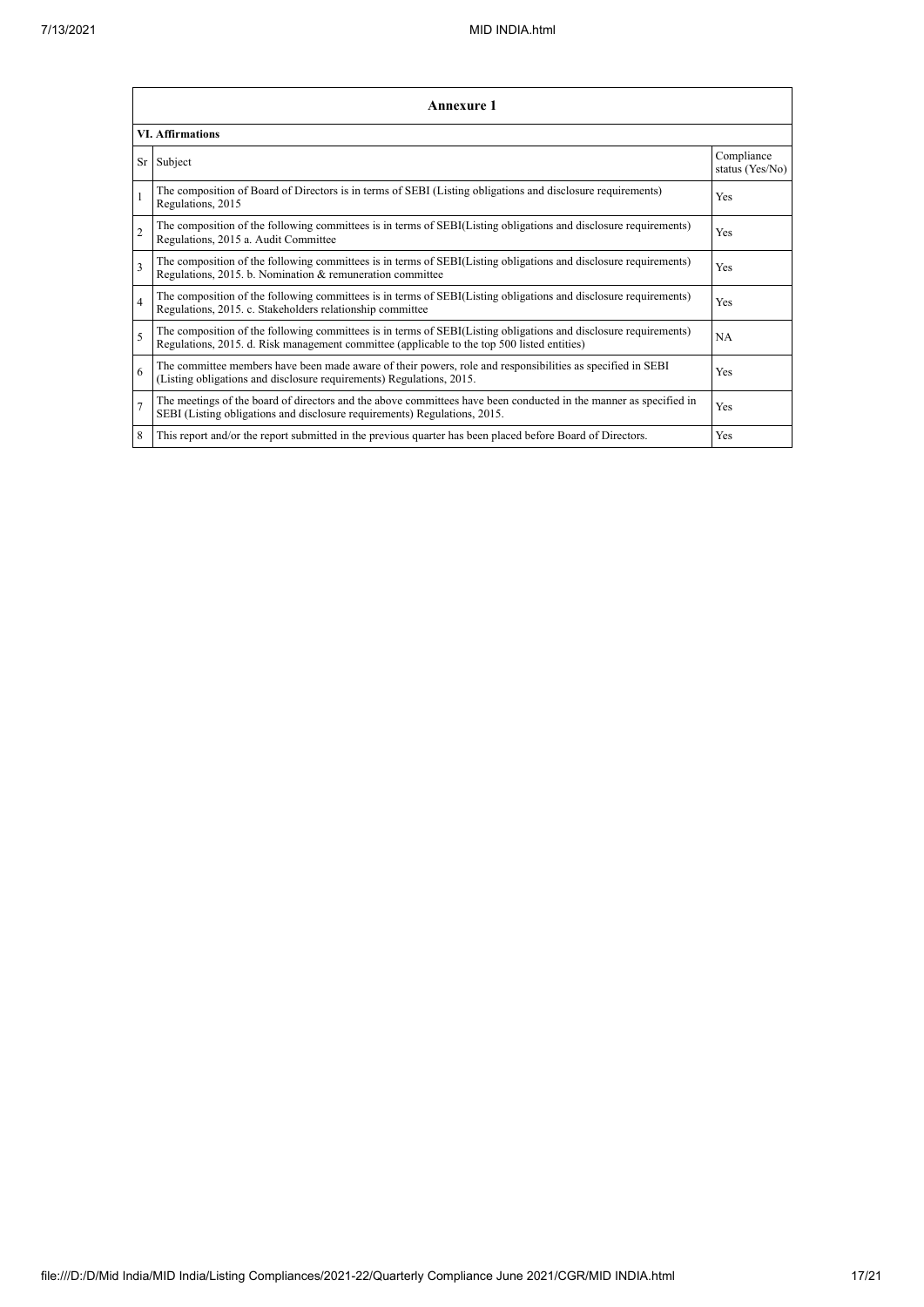|      | <b>Annexure 1</b> |                                          |  |  |
|------|-------------------|------------------------------------------|--|--|
| 1 Sr | Subject           | Compliance status                        |  |  |
|      | Name of signatory | <b>SHAILENDRA AGRAWAL</b>                |  |  |
|      | Designation       | Company Secretary and Compliance Officer |  |  |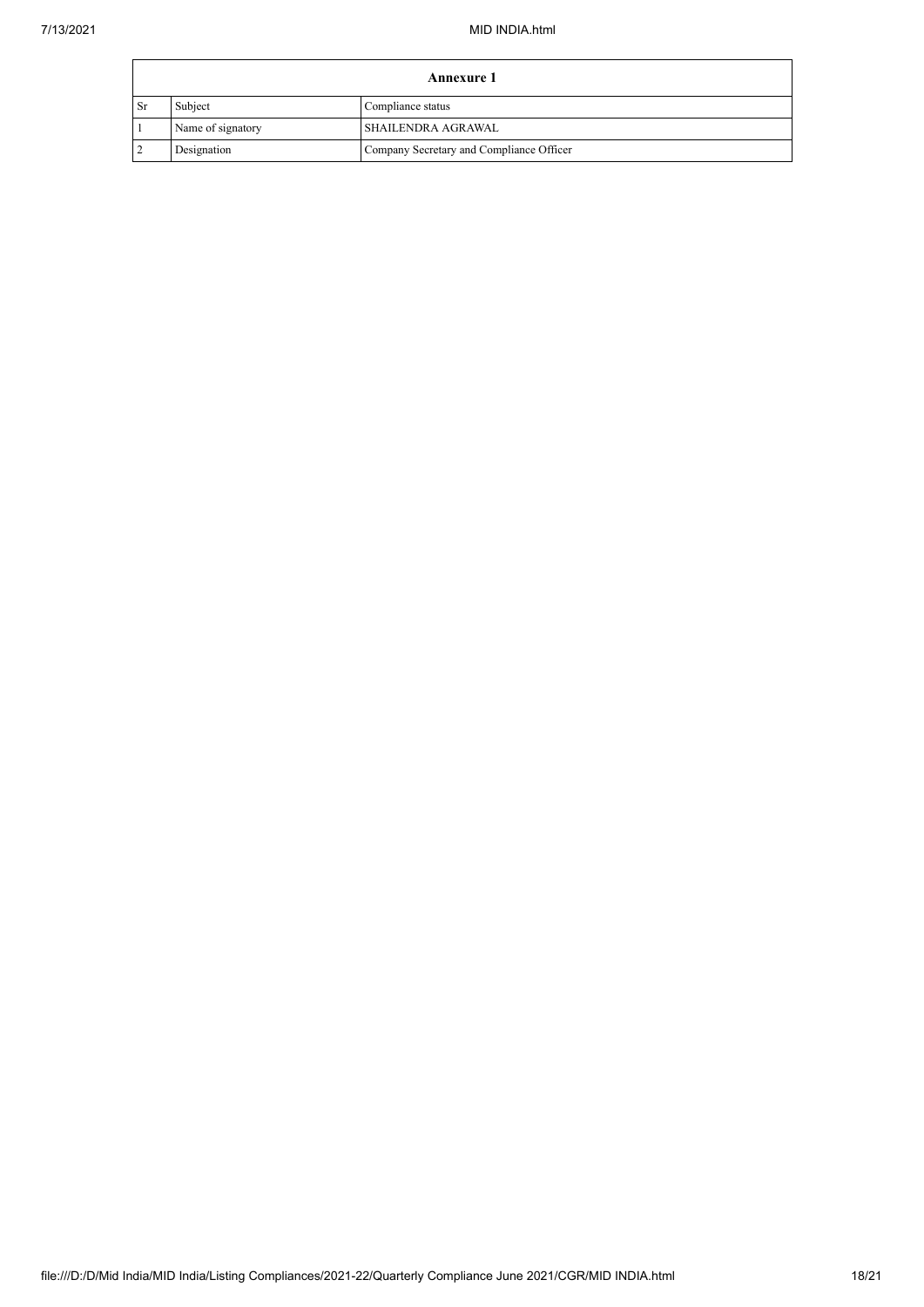**Text Block**